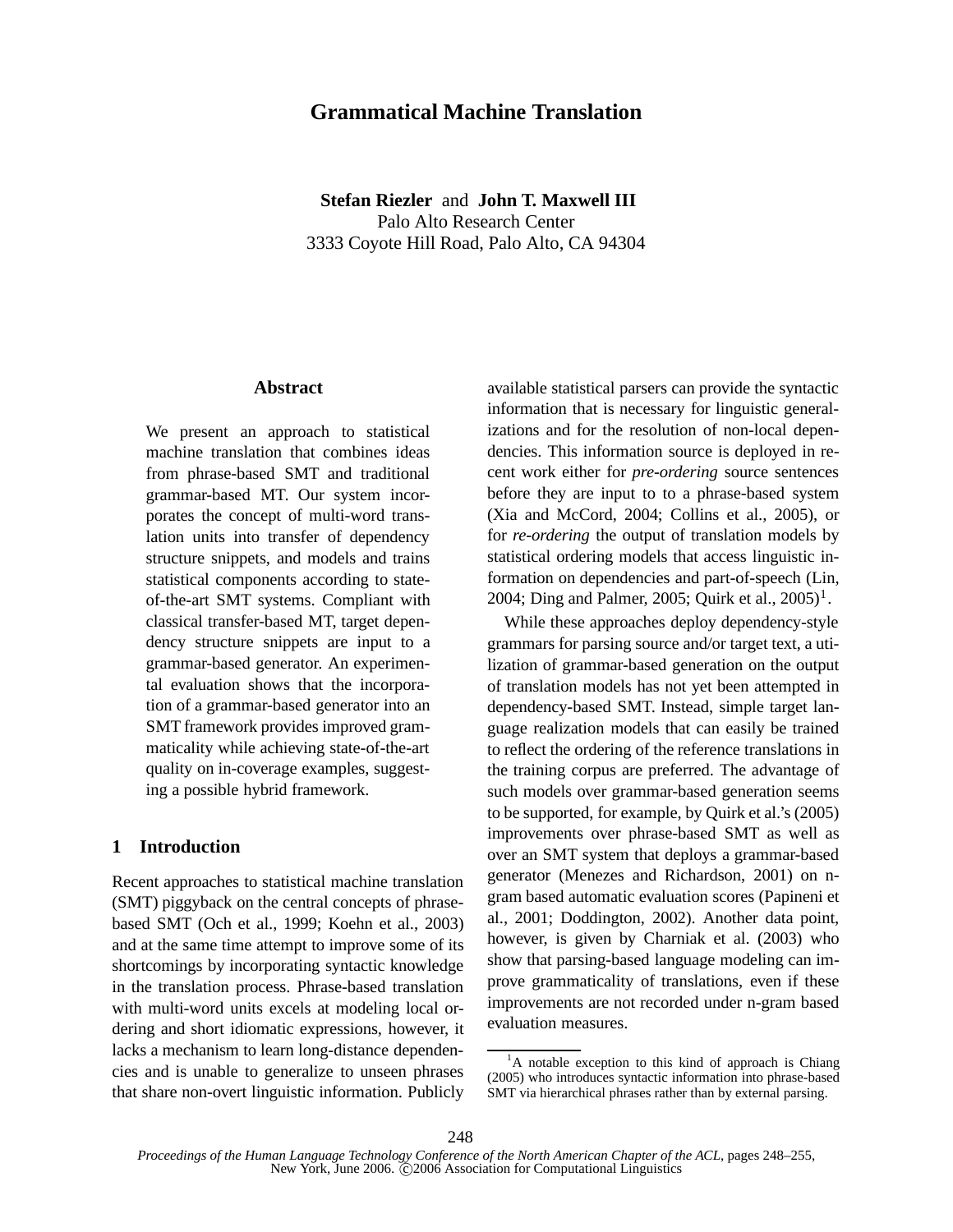In this paper we would like to step away from n-gram based automatic evaluation scores for a moment, and investigate the possible contributions of incorporating a grammar-based generator into a dependency-based SMT system. We present a dependency-based SMT model that integrates the idea of multi-word translation units from phrasebased SMT into a transfer system for dependency structure snippets. The statistical components of our system are modeled on the phrase-based system of Koehn et al. (2003), and component weights are adjusted by minimum error rate training (Och, 2003). In contrast to phrase-based SMT and to the above cited dependency-based SMT approaches, our system feeds dependency-structure snippets into a grammar-based generator, and determines target language ordering by applying n-gram and distortion models after grammar-based generation. The goal of this ordering model is thus not foremost to reflect the ordering of the reference translations, but to improve the grammaticality of translations.

Since our system uses standard SMT techniques to learn about correct lexical choice and idiomatic expressions, it allows us to investigate the contribution of grammar-based generation to dependencybased SMT<sup>2</sup>. In an experimental evaluation on the test-set that was used in Koehn et al. (2003) we show that for examples that are in coverage of the grammar-based system, we can achieve stateof-the-art quality on n-gram based evaluation measures. To discern the factors of grammaticality and translational adequacy, we conducted a manual evaluation on 500 in-coverage and 500 out-ofcoverage examples. This showed that an incorporation of a grammar-based generator into an SMT framework provides improved grammaticality over phrase-based SMT on in-coverage examples. Since in our system it is determinable whether an example is in-coverage, this opens the possibility for a hybrid system that achieves improved grammaticality at state-of-the-art translation quality.

## **2 Extracting F-Structure Snippets**

Our method for extracting transfer rules for dependency structure snippets operates on the paired sentences of a sentence-aligned bilingual corpus. Similar to phrase-based SMT, our approach starts with an improved word-alignment that is created by intersecting alignment matrices for both translation directions, and refining the intersection alignment by adding directly adjacent alignment points, and alignment points that align previously unaligned words (see Och et al. (1999)). Next, source and target sentences are parsed using source and target LFG grammars to produce a set of possible f(unctional) dependency structures for each side (see Riezler et al. (2002) for the English grammar and parser; Butt et al. (2002) for German). The two f-structures that most preserve dependencies are selected for further consideration. Selecting the most similar instead of the most probable f-structures is advantageous for rule induction since it provides for higher coverage with simpler rules. In the third step, the manyto-many word alignment created in the first step is used to define many-to-many correspondences between the substructures of the f-structures selected in the second step. The parsing process maintains an association between words in the string and particular predicate features in the f-structure, and thus the predicates on the two sides are implicitly linked by virtue of the original word alignment. The word alignment is extended to f-structures by setting into correspondence the f-structure units that immediately contain linked predicates. These f-structure correspondences are the basis for hypothesizing candidate transfer rules.

To illustrate, suppose our corpus contains the following aligned sentences (this example is taken from our experiments on German-to-English translation):

*Dafur¨ bin ich zutiefst dankbar. I have a deep appreciation for that.*

Suppose further that we have created the many-tomany bi-directional word alignment

$$
Dafür{6 7} bin{2} ich{1} zutiefst{3 4 5}
$$
  
dankbar{5}

indicating for example that *Dafür* is aligned with words 6 and 7 of the English sentence (*for* and *that*).

 $^{2}$ A comparison of the approaches of Quirk et al. (2005) and Menezes and Richardson (2001) with respect to ordering models is difficult because they differ from each other in their statistical and dependency-tree alignment models.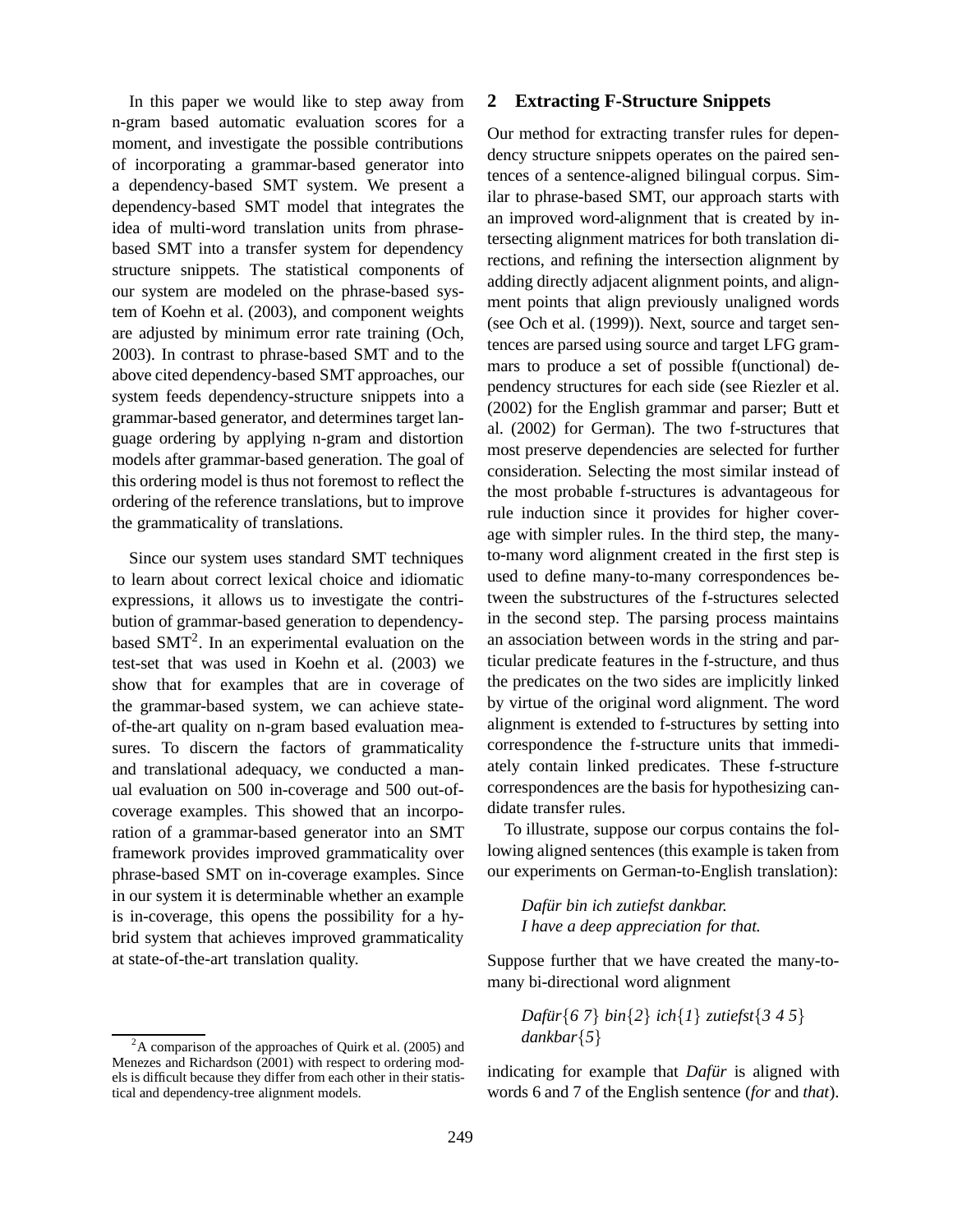

Figure 1: F-structure alignment for induction of German-to-English transfer rules.

This results in the links between the predicates of the source and target f-structures shown in Fig. 1.

From these source-target f-structure alignments transfer rules are extracted in two steps. In the first step, primitive transfer rules are extracted directly from the alignment of f-structure units. These include simple rules for mapping lexical predicates such as:

```
PRED(%X1, ich) ==> PRED(%X1, I)
```
and somewhat more complicated rules for mapping local f-structure configurations. For example, the rule shown below is derived from the alignment of the outermost f-structures. It maps any f-structure whose pred is *sein* to an f-structure with pred *have*, and in addition interprets the subj-to-subj link as an indication to map the subject of a source with this predicate into the subject of the target and the xcomp of the source into the object of the target. Features denoting number, person, type, etc. are not shown; variables %X denote f-structure values.

| $PRED$ $(X1, sein)$ |            | $PRED$ $8X1$ , have) |
|---------------------|------------|----------------------|
| $SUBJ(%X1,$ $X2)$   | $=$ $\geq$ | SUBJ(%X1,%X2)        |
| XCOMP(%X1,%X3)      |            | OBJ(%X1,%X3)         |

The following rule shows how a single source fstructure can be mapped to a local configuration of several units on the target side, in this case the single f-structure headed by *dafür* into one that corresponds to an English preposition+object f-structure.

|                  |           | $PRED$ $($ $X1$ , $for$ ) |
|------------------|-----------|---------------------------|
| PRED(%X1, dafür) | $=$ $\ge$ | OBJ(%X1,%X2)              |
|                  |           | $PRED$ ( $X2$ , that)     |

Transfer rules are required to only operate on contiguous units of the f-structure that are consistent with the word alignment. This *transfer contiguity constraint* states that

- 1. source and target f-structures are each connected.
- 2. f-structures in the transfer source can only be aligned with f-structures in the transfer target, and vice versa.

This constraint on f-structures is analogous to the constraint on contiguous and alignment-consistent phrases employed in phrase-based SMT. It prevents the extraction of a transfer rule that would translate *dankbar* directly into *appreciation* since *appreciation* is aligned also to *zutiefst* and its f-structure would also have to be included in the transfer. Thus, the primitive transfer rule for these predicates must be:

| PRED(%X1, dankbar)       |             | $PRED$ ( $X1$ , appr.)   |
|--------------------------|-------------|--------------------------|
| $ADJ$ $($ $X1$ , $8X2$ ) | $=$ $=$ $>$ | $SPEC$ $% X1$ , $% X2$ ) |
| $in_set(%X3,$ $X2)$      |             | $PRED$ $($ $X2.a)$       |
| PRED(%X3, zutiefst)      |             | ADJ(%X1,%X3)             |
|                          |             | $in_set(%X4,$ $X3)$      |
|                          |             | $PRED$ ( $X4$ , deep)    |

In the second step, rules for more complex mappings are created by combining primitive transfer rules that are adjacent in the source and target fstructures. For instance, we can combine the primitive transfer rule that maps *sein* to *have* with the primitive transfer rule that maps *ich* to *I* to produce the complex transfer rule:

| PRED(%X1, sein)          |             | $PRED$ $8X1$ , have) |
|--------------------------|-------------|----------------------|
| SUBJ(%X1,8X2)            | $=$ $=$ $>$ | SUBJ(%X1,%X2)        |
| $PRED$ $($ $X2$ , $ich)$ |             | $PRED$ $(X2, I)$     |
| XCOMP(%X1,%X3)           |             | OBJ(%X1,%X3)         |

In the worst case, there can be an exponential number of combinations of primitive transfer rules, so we only allow at most three primitive transfer rules to be combined. This produces  $O(n^2)$  trans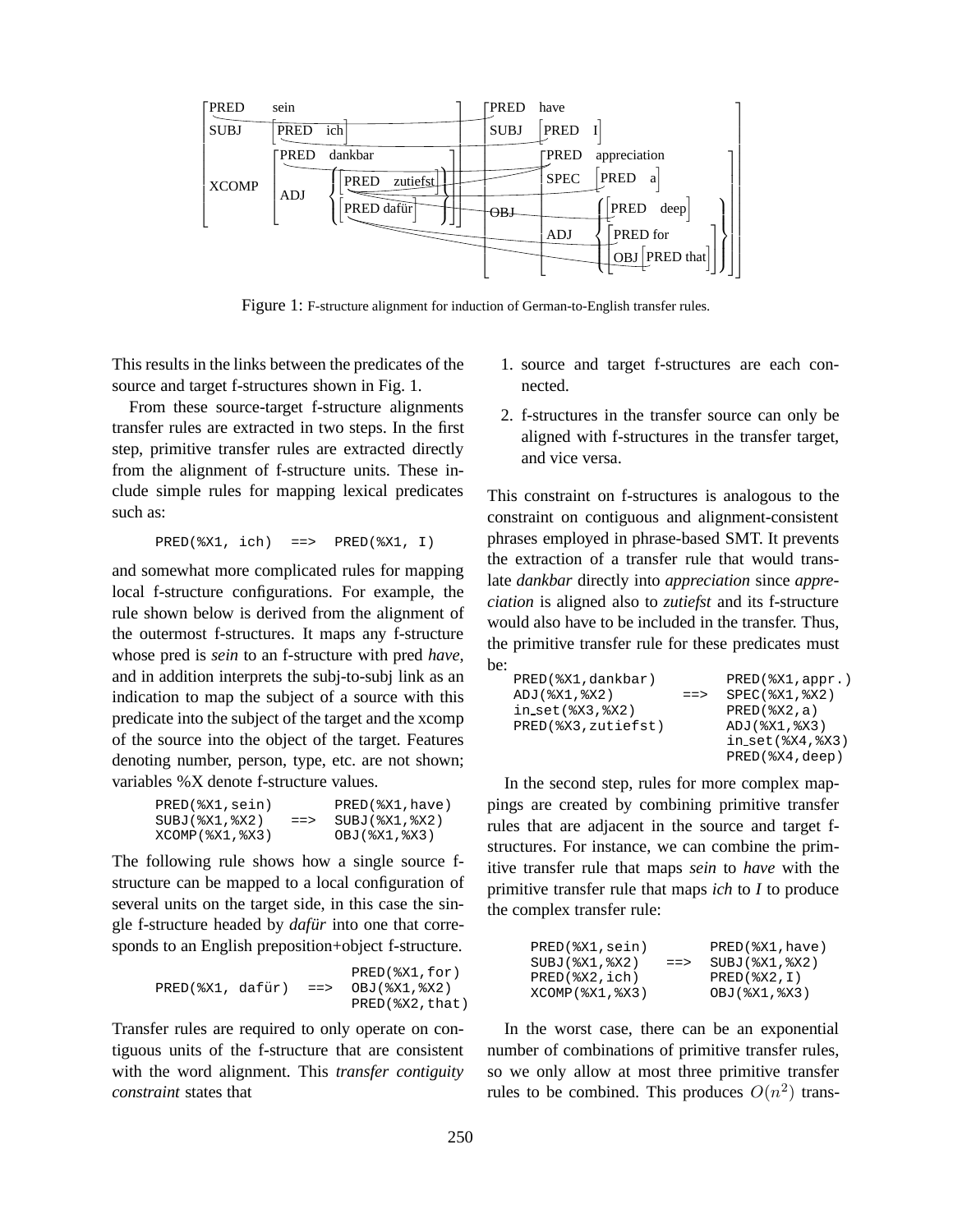fer rules in the worst case, where  $n$  is the number of f-structures in the source.

Other points where linguistic information comes into play is in morphological stemming in fstructures, and in the optional filtering of f-structure phrases based on consistency of linguistic types. For example, the extraction of a phrase-pair that translates *zutiefst dankbar* into *a deep appreciation* is valid in the string-based world, but would be prevented in the f-structure world because of the incompatibility of the types *A* and *N* for adjectival *dankbar* and nominal *appreciation*. Similarly, a transfer rule translating *sein* to *have* could be dispreferred because of a mismatch in the the verbal types *V/A* and *V/N*. However, the transfer of *sein zutiefst dankbar* to *have a deep appreciation* is licensed by compatible head types *V*.

### **3 Parsing-Transfer-Generation**

We use LFG grammars, producing c(onstituent)structures (trees) and f(unctional)-structures (attribute value matrices) as output, for parsing source and target text (Riezler et al., 2002; Butt et al., 2002). To increase robustness, the standard grammar is augmented with a FRAGMENT grammar. This allows sentences that are outside the scope of the standard grammar to be parsed as well-formed chunks specified by the grammar, with unparsable tokens possibly interspersed. The correct parse is determined by a fewest-chunk method.

Transfer converts source into a target f-structures by non-deterministically applying all of the induced transfer rules in parallel. Each fact in the German fstructure must be transferred by exactly one transfer rule. For robustness a default rule is included that transfers any fact as itself. Similar to parsing, transfer works on a chart. The chart has an edge for each combination of facts that have been transferred. When the chart is complete, the outputs of the transfer rules are unified to make sure they are consistent (for instance, that the transfer rules did not produce two determiners for the same noun). Selection of the most probable transfer output is done by beamdecoding on the transfer chart.

LFG grammars can be used bidirectionally for parsing and generation, thus the existing English grammar used for parsing the training data can also be used for generation of English translations. For in-coverage examples, the grammar specifies cstructures that differ in linear precedence of subtrees for a given f-structure, and realizes the terminal yield according to morphological rules. In order to guarantee non-empty output for the overall translation system, the generation component has to be fault-tolerant in cases where the transfer system operates on a fragmentary parse, or produces non-valid f-structures from valid input f-structures. For generation from unknown predicates, a default morphology is used to inflect the source stem correctly for English. For generation from unknown structures, a default grammar is used that allows any attribute to be generated in any order as any category, with optimality marks set so as to prefer the standard grammar over the default grammar.

# **4 Statistical Models and Training**

The statistical components of our system are modeled on the statistical components of the phrasebased system Pharaoh, described in Koehn et al. (2003) and Koehn (2004). Pharaoh integrates the following 8 statistical models: relative frequency of phrase translations in source-to-target and targetto-source direction, lexical weighting in source-totarget and target-to-source direction, phrase count, language model probability, word count, and distortion probability.

Correspondingly, our system computes the following statistics for each translation:

1. log-probability of source-to-target transfer rules, where the probability  $r(e|f)$  of a rule that transfers source snippet f into target snippet e is estimated by the relative frequency

$$
r(e|f) = \frac{\text{count}(f == > e)}{\sum_{e'} \text{count}(f == > e')}
$$

- 2. log-probability of target-to-source rules
- 3. log-probability of lexical translations from source to target snippets, estimated from Viterbi alignments  $\hat{a}$  between source word positions  $i = 1, \ldots, n$  and target word positions  $j = 1, \ldots, m$  for stems  $f_i$  and  $e_j$  in snippets f and e with relative word translation frequen-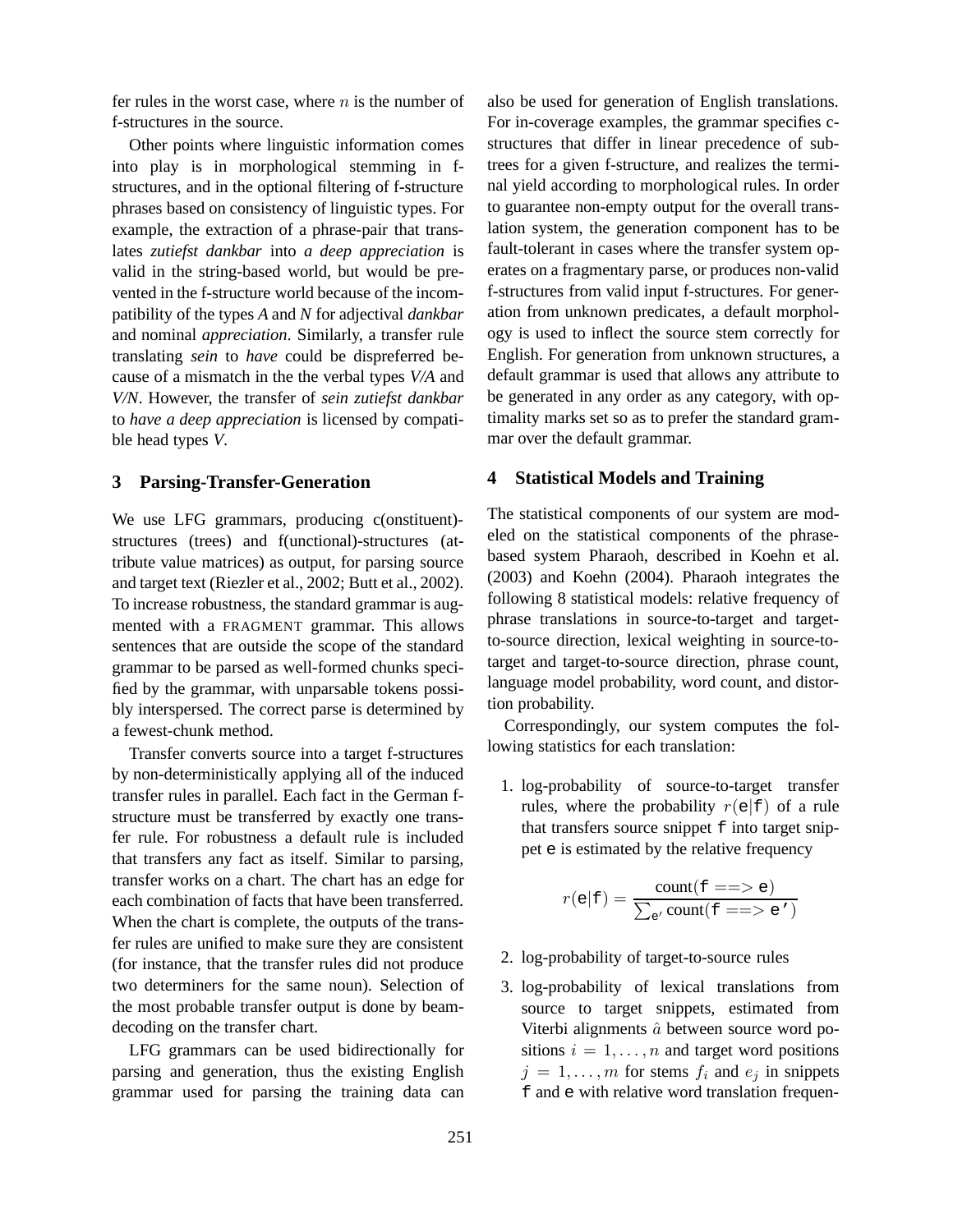cies  $t(e_i | f_i)$ :

$$
l(e|f) = \prod_{j} \frac{1}{|\{i|(i,j) \in \hat{a}\}|} \sum_{(i,j) \in \hat{a}} t(e_j|f_i)
$$

- 4. log-probability of lexical translations from target to source snippets
- 5. number of transfer rules
- 6. number of transfer rules with frequency 1
- 7. number of default transfer rules (translating source features into themselves)
- 8. log-probability of strings of predicates from root to frontier of target f-structure, estimated from predicate trigrams in English f-structures
- 9. number of predicates in target f-structure
- 10. number of constituent movements during generation based on the original order of the head predicates of the constituents (for example, AP[2] BP[3] CP[1] counts as two movements since the head predicate of CP moved from the first position to the third position)
- 11. number of generation repairs
- 12. log-probability of target string as computed by trigram language model
- 13. number of words in target string

These statistics are combined into a log-linear model whose parameters are adjusted by minimum error rate training (Och, 2003).

### **5 Experimental Evaluation**

The setup for our experimental comparison is German-to-English translation on the Europarl parallel data set<sup>3</sup>. For quick experimental turnaround we restricted our attention to sentences with 5 to 15 words, resulting in a training set of 163,141 sentences and a development set of 1967 sentences. Final results are reported on the test set of 1,755 sentences of length 5-15 that was used in Koehn et al. (2003). To extract transfer rules, an improved bidirectional word alignment was created for the training data from the word alignment of IBM model 4 as implemented by GIZA++ (Och et al., 1999). Training sentences were parsed using German and English LFG grammars (Riezler et al., 2002; Butt et al., 2002). The grammars obtain 100% coverage on unseen data. 80% are parsed as full parses; 20% receive FRAGMENT parses. Around 700,000 transfer rules were extracted from f-structures pairs chosen according to a dependency similarity measure. For language modeling, we used the trigram model of Stolcke (2002).

When applied to translating unseen text, the system operates on n-best lists of parses, transferred f-structures, and generated strings. For minimumerror-rate training on the development set, and for translating the test set, we considered 1 German parse for each source sentence, 10 transferred fstructures for each source parse, and 1,000 generated strings for each transferred f-structure. Selection of most probable translations proceeds in two steps: First, the most probable transferred f-structure is computed by a beam search on the transfer chart using the first 10 features described above. These features include tests on source and target f-structure snippets related via transfer rules (features 1-7) as well as language model and distortion features on the target c- and f-structures (features 8-10). In our experiments, the beam size was set to 20 hypotheses. The second step is based on features 11-13, which are computed on the strings that were actually generated from the selected n-best f-structures.

We compared our system to IBM model 4 as produced by GIZA++ (Och et al., 1999) and a phrasebased SMT model as provided by Pharaoh (2004). The same improved word alignment matrix and the same training data were used for phrase-extraction for phrase-based SMT as well as for transfer-rule extraction for LFG-based SMT. Minimum-error-rate training was done using Koehn's implementation of Och's (2003) minimum-error-rate model. To train the weights for phrase-based SMT we used the first 500 sentences of the development set; the weights of the LFG-based translator were adjusted on the 750 sentences that were in coverage of our grammars.

For automatic evaluation, we use the NIST metric (Doddington, 2002) combined with the approximate randomization test (Noreen, 1989), providing the desired combination of a sensitive evaluation metric and an accurate significance test (see Riezler and

<sup>3</sup> http://people.csail.mit.edu/koehn/publications/europarl/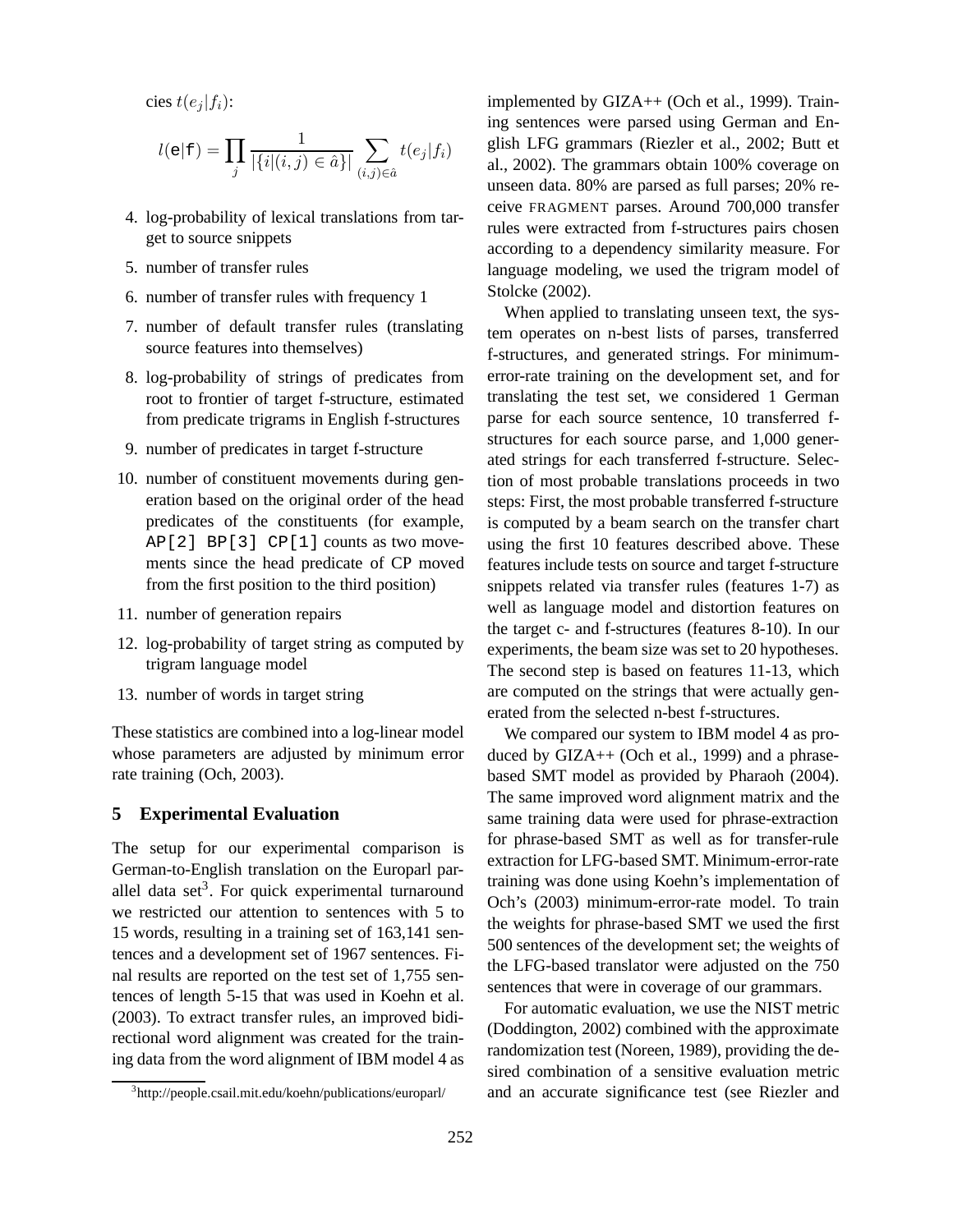Table 1: NIST scores on test set for IBM model 4 (M4), phrase-based SMT (P), and the LFG-based SMT (LFG) on the full test set and on in-coverage examples for LFG. Results in the same row that are not statistically significant from each other are marked with a ∗.

|               | M4      | LFG.    |         |
|---------------|---------|---------|---------|
| in-coverage   | 5.13    | $*5.82$ | $*5.99$ |
| full test set | $*5.57$ | $*5.62$ | 6.40    |

Table 2: Preference ratings of two human judges for translations of phrase-based SMT (P) or LFG-based SMT (LFG) under criteria of fluency/grammaticality and translational/semantic adequacy on 500 in-coverage examples. Ratings by judge 1 are shown in rows, for judge 2 in columns. Agreed-on examples are shown in boldface in the diagonals.

|            | adequacy |              |       | grammaticality |     |       |
|------------|----------|--------------|-------|----------------|-----|-------|
|            | р        | $_{\rm LFG}$ | equal | P              | LFG | equal |
| р          | 48       |              |       | 36             |     |       |
| <b>LFG</b> |          | 105          | 18    | n              | 113 |       |
| equal      | 53       | 50           | 192   |                |     | 223   |

Maxwell (2005)). In order to avoid a random assessment of statistical significance in our three-fold pairwise comparison, we reduce the per-comparison significance level to 0.01 so as to achieve a standard experimentwise significance level of 0.05 (see Cohen (1995)). Table 1 shows results for IBM model 4, phrase-based SMT, and LFG-based SMT, where examples that are in coverage of the LFG-based systems are evaluated separately. Out of the 1,755 sentences of the test set, 44% were in coverage of the LFG-grammars; for 51% the system had to resort to the FRAGMENT technique for parsing and/or repair techniques in generation; in 5% of the cases our system timed out. Since our grammars are not set up with punctuation in mind, punctuation is ignored in all evaluations reported below.

For in-coverage examples, the difference between NIST scores for the LFG system and the phrasebased system is statistically not significant. On the full set of test examples, the suboptimal quality on out-of-coverage examples overwhelms the quality achieved on in-coverage examples, resulting in a statistically not significant result difference in NIST scores between the LFG system and IBM model 4.

In order to discern the factors of grammaticality and translational adequacy, we conducted a manual evaluation on randomly selected 500 examples that were in coverage of the grammar-based generator. Two independent human judges were presented with the source sentence, and the output of the phrasebased and LFG-based systems in a blind test. This was achieved by displaying the system outputs in random order. The judges were asked to indicate a preference for one system translation over the other, or whether they thought them to be of equal quality. These questions had to be answered separately under the criteria of grammaticality/fluency and translational/semantic adequacy. As shown in Table 2, both judges express a preference for the LFG system over the phrase-based system for both adequacy and grammaticality. If we just look at sentences where judges agree, we see a net improvement on translational adequacy of 57 sentences, which is an improvement of 11.4% over the 500 sentences. If this were part of a hybrid system, this would amount to a 5% overall improvement in translational adequacy. Similarly we see a net improvement on grammaticality of 77 sentences, which is an improvement of 15.4% over the 500 sentences or 6.7% overall in a hybrid system. Result differences on agreedon ratings are statistically significant, where significance was assessed by approximate randomization via stratified shuffling of the preferences between the systems (Noreen, 1989). Examples from the manual evaluation are shown in Fig. 2.

Along the same lines, a further manual evaluation was conducted on 500 randomly selected examples that were out of coverage of the LFG-based grammars. Across the combined set of 1,000 in-coverage and out-of-coverage sentences, this resulted in an agreed-on preference for the phrase-based system in 204 cases and for the LFG-based system in 158 cases under the measure of translational adequacy. Under the grammaticality measure the phrase-based system was preferred by both judges in 157 cases and the LFG-based system in 136 cases.

#### **6 Discussion**

The above presented evaluation of the LFG-based translator shows promising results for examples that are in coverage of the employed LFG grammars. However, a back-off to robustness techniques in parsing and/or generation results in a considerable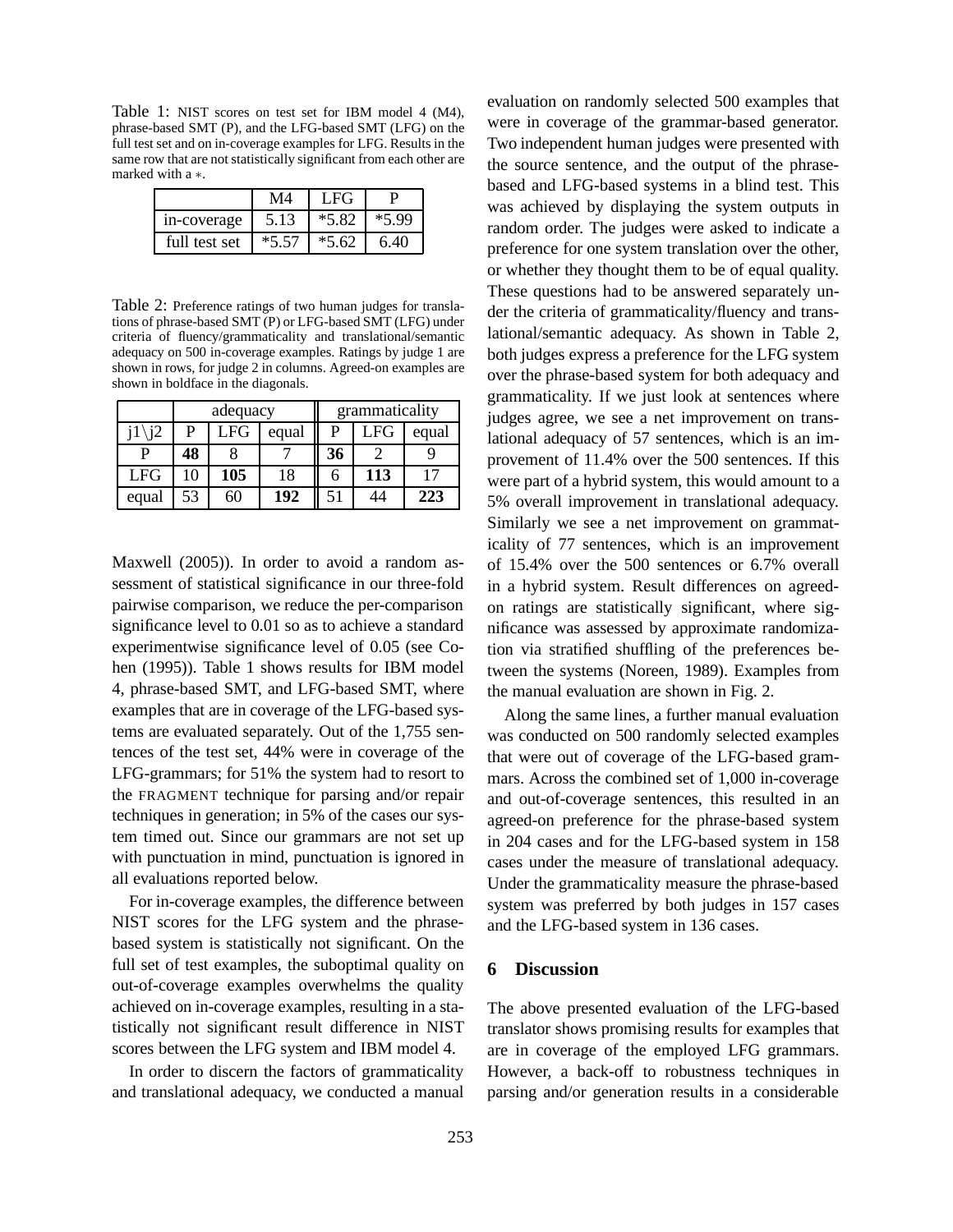| (1)  | src:        | in diesem fall werde ich meine verantwortung wahrnehmen                                                |  |  |  |
|------|-------------|--------------------------------------------------------------------------------------------------------|--|--|--|
|      | ref:        | then i will exercise my responsibility                                                                 |  |  |  |
|      | LFG:        | in this case i accept my responsibility                                                                |  |  |  |
|      | P:          | in this case i shall my responsibilities                                                               |  |  |  |
| (2)  | src:        | die politische stabilität hängt ab von der besserung der lebensbedingungen                             |  |  |  |
|      | ref:        | political stability depends upon the improvement of living conditions                                  |  |  |  |
|      | LFG:        | the political stability hinges on the recovery the conditions                                          |  |  |  |
|      | P:          | the political stability is rejects the recovery of the living conditions                               |  |  |  |
| (3)  | src:        | und schließlich muß dieser agentur eine kritische haltung gegenüber der kommission selbst erlaubt sein |  |  |  |
|      | ref:        | moreover the agency must be able to criticise the commission itself                                    |  |  |  |
|      | LFG:        | and even to the commission a critical stance must finally be allowed this agency                       |  |  |  |
|      | P:          | finally this is a critical attitude towards the commission itself to be agency                         |  |  |  |
| (4)  | src:        | nach der ratifizierung werden co2 emissionen ihren preis haben                                         |  |  |  |
|      | ref:        | after ratification co2 emission will have a price tag                                                  |  |  |  |
|      | LFG:        | carbon dioxide emissions have its price following the ratification                                     |  |  |  |
|      | P:          | after the ratification co2 emissions are a price                                                       |  |  |  |
| (5)  | src:        | die lebensmittel müssen die sichere ernährung des menschen gewährleisten                               |  |  |  |
|      | ref:        | man's food must be safe to eat                                                                         |  |  |  |
|      | LFG:        | food must guarantee the safe nutrition of the people                                                   |  |  |  |
|      | P:          | the people of the nutrition safe food must guarantee                                                   |  |  |  |
| (6)  | src:        | was wir morgen beschließen werden ist letztlich material für das vermittlungsverfahren                 |  |  |  |
|      | ref:        | whatever we agree tomorrow will ultimately have to go into the conciliation procedure                  |  |  |  |
|      | LFG:        | one tomorrow we approved what is ultimately material for the conciliation procedure                    |  |  |  |
|      | P:          | what we decide tomorrow is ultimately material for the conciliation procedure                          |  |  |  |
| (7)  | src:        | die verwaltung muß künftig schneller reagieren können                                                  |  |  |  |
|      | ref:        | in future the administration must be able to react more quickly                                        |  |  |  |
|      | LFG:        | more in future the administration must be able to react                                                |  |  |  |
|      | ${\bf P}$ : | the administration must be able to react more quickly                                                  |  |  |  |
| (8)  | src:        | das ist jetzt über 40 jahre her                                                                        |  |  |  |
|      | ref:        | that was over 40 years ago                                                                             |  |  |  |
|      | LFG:        | on 40 years ago it is now                                                                              |  |  |  |
|      | P:          | that is now over 40 years ago                                                                          |  |  |  |
| (9)  | src:        | das ist schon eine seltsame vorstellung von gleichheit                                                 |  |  |  |
|      | ref:        | a strange notion of equality                                                                           |  |  |  |
|      | LFG:        | equality that is even a strange idea                                                                   |  |  |  |
|      | P:          | this is already a strange idea of equality                                                             |  |  |  |
| (10) | src:        | frau präsidentin ich beglückwünsche herrn nicholson zu seinem ausgezeichneten bericht                  |  |  |  |
|      | ref:        | madam president i congratulate mr nicholson on his excellent report                                    |  |  |  |
|      | LFG:        | madam president i congratulate mister nicholson on his report excellented                              |  |  |  |
|      | P:          | madam president i congratulate mr nicholson for his excellent report                                   |  |  |  |

Figure 2: Examples from manual evaluation: Preference for LFG-based system (LFG) over phrase-based system (P) under both adequacy and grammaticality (ex 1-5), preference of phrased-based system over LFG (6-10) , together with source (src) sentences and human reference (ref) translations. All ratings are agreed on by both judges.

loss in translation quality. The high percentage of examples that fall out of coverage of the LFGbased system can partially be explained by the accumulation of errors in parsing the training data where source and target language parser each produce FRAGMENT parses in 20% of the cases. Together with errors in rule extraction, this results in a large number ill-formed transfer rules that force the generator to back-off to robustness techniques. In applying the parse-transfer-generation pipeline to translating unseen text, parsing errors can cause erroneous transfer, which can result in generation errors. Similar effects can be observed for errors in translating in-coverage examples. Here disambiguation errors in parsing and transfer propagate through the system, producing suboptimal translations. An error analysis on 100 suboptimal in-coverage examples from the development set showed that 69 suboptimal translations were due to transfer errors, 10 of which were due to errors in parsing.

The discrepancy between NIST scores and manual preference rankings can be explained on the one hand by the suboptimal integration of transfer and generation in our system, making it infeasible to work with large n-best lists in training and application. Moreover, despite our use of minimum-error